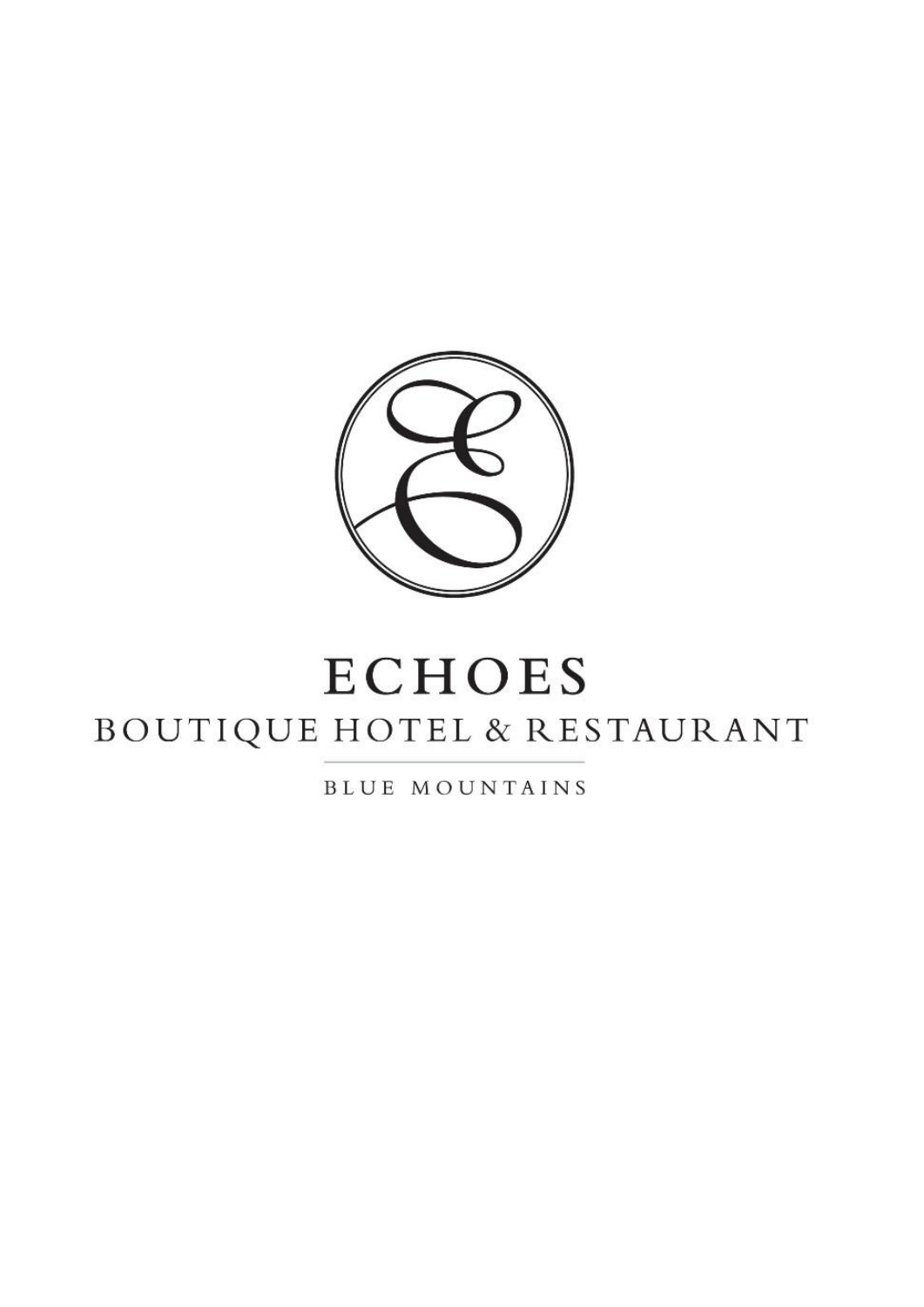## Beverage List

### **Aperitif**

| Campari                                                      | \$15 |
|--------------------------------------------------------------|------|
| Pimm's                                                       | \$15 |
| Aperol                                                       | \$15 |
|                                                              |      |
| Liqueurs                                                     |      |
| Cointreau                                                    | \$15 |
| <b>Grand Marnier</b>                                         | \$15 |
| <b>Dom Benedictine</b>                                       | \$15 |
| Malibu                                                       | \$15 |
| Chambord                                                     | \$15 |
| Grappa                                                       | \$15 |
| <b>Opal Nera</b>                                             | \$15 |
| Oyzo                                                         | \$15 |
| Kahlua, Tia Maria, Coffee                                    | \$15 |
| <b>Bailey's Irish Cream, Cream</b>                           | \$15 |
| Frangelico, Hazelnut                                         | \$15 |
| Galliano- Vanilla, White Sambuca, Black Sambuca,<br>Amaretto | \$15 |
| Drambuie, Scotch, Heather Honey Herbs                        | \$15 |
| Southern Comfort, Peach                                      | \$15 |
| Schnapps- Peach, Butterscotch                                | \$15 |
|                                                              |      |
| <u>Cognac</u>                                                |      |
| <b>Hennessy VS</b>                                           | \$16 |
| <b>Hennessy VSOP</b>                                         | \$22 |
| <b>Courvoisier VSOP</b>                                      | \$22 |
| Rémy Martin XO                                               | \$40 |
| <b>Martell Cordon Bleu XO</b>                                | \$40 |
| <b>Hennessy XO</b>                                           | \$40 |
|                                                              |      |
| <b>Brandy</b>                                                |      |
| <b>Saint Louise Napoleon VSOP</b>                            | \$15 |
| St. Agnes XO                                                 | \$25 |
| <b>Whiskey</b>                                               |      |
| Johnny Walker 'Red Label'                                    | \$15 |
| Johnny Walker 'Black Label'                                  | \$17 |
| Dimple 15 years                                              | \$17 |
| <b>Chivas Regal 12 years</b>                                 | \$17 |
| <b>Wild Turkey</b>                                           | \$15 |
| <b>Jim Beam</b>                                              | \$15 |
|                                                              |      |

| <b>S15</b> |
|------------|
| \$16       |
| \$16       |
|            |

## **Single Malt**

| Dalwhinnie 15 years old             | <b>S15</b> |
|-------------------------------------|------------|
| Glenmorangie 10 years Highlands     | <b>S15</b> |
| <b>Glenlivet Founder's Reserve</b>  | <b>S17</b> |
| Glenfiddich 12 years old            | <b>S18</b> |
| Laphroaig 10 years old              | <b>S20</b> |
| Lagavulin 16 years old              | <b>S22</b> |
| Glenfiddich 15 years old            | <b>S22</b> |
| <b>Watkins</b>                      | \$30       |
| <b>Starward Solera</b>              | \$30       |
| Nikka Yoichi (Japanese Single Malt) | \$30       |

## **Spirits**

| <b>Jose Cuervo Tequila</b>             | \$15       |
|----------------------------------------|------------|
| Absolut Vodka                          | \$15       |
| <b>Bacardi White Rum</b>               | <b>S15</b> |
| <b>Bundaberg Rum</b>                   | \$15       |
| Captain Morgan (Spiced Rum)            | \$16       |
| <b>Gordon's Dry Gin</b>                | <b>S15</b> |
| <b>Bombay Sapphire Gin</b>             | \$17       |
| <b>Tangueray Gin</b>                   | \$17       |
| <b>Hendricks Gin</b>                   | \$17       |
| Green Ant Gin                          | \$22       |
| <b>Four Pillar Gin</b>                 | \$22       |
| <b>Bush Apple Gin</b>                  | \$22       |
| Garden Grown (Botanical Flavoured Gin) | <b>S22</b> |
| Belvedère Pure Vodka                   | \$17       |
| <b>Grey Goose Vodka</b>                | S17        |

## **Australian Beers**

| James Boags Light, Tasmania                | \$10 |
|--------------------------------------------|------|
| James Boags Premium, Tasmania              | \$12 |
| Crown Lager, Victoria                      | \$12 |
| <b>Badlands, Pale Ale, New South Wales</b> | \$12 |

## **International Beers**

| Peroni 'Nastro Azzuro', Italy | <b>S12</b> |
|-------------------------------|------------|
| Stella Artois                 | <b>S12</b> |
| Corona, Mexico                | \$12       |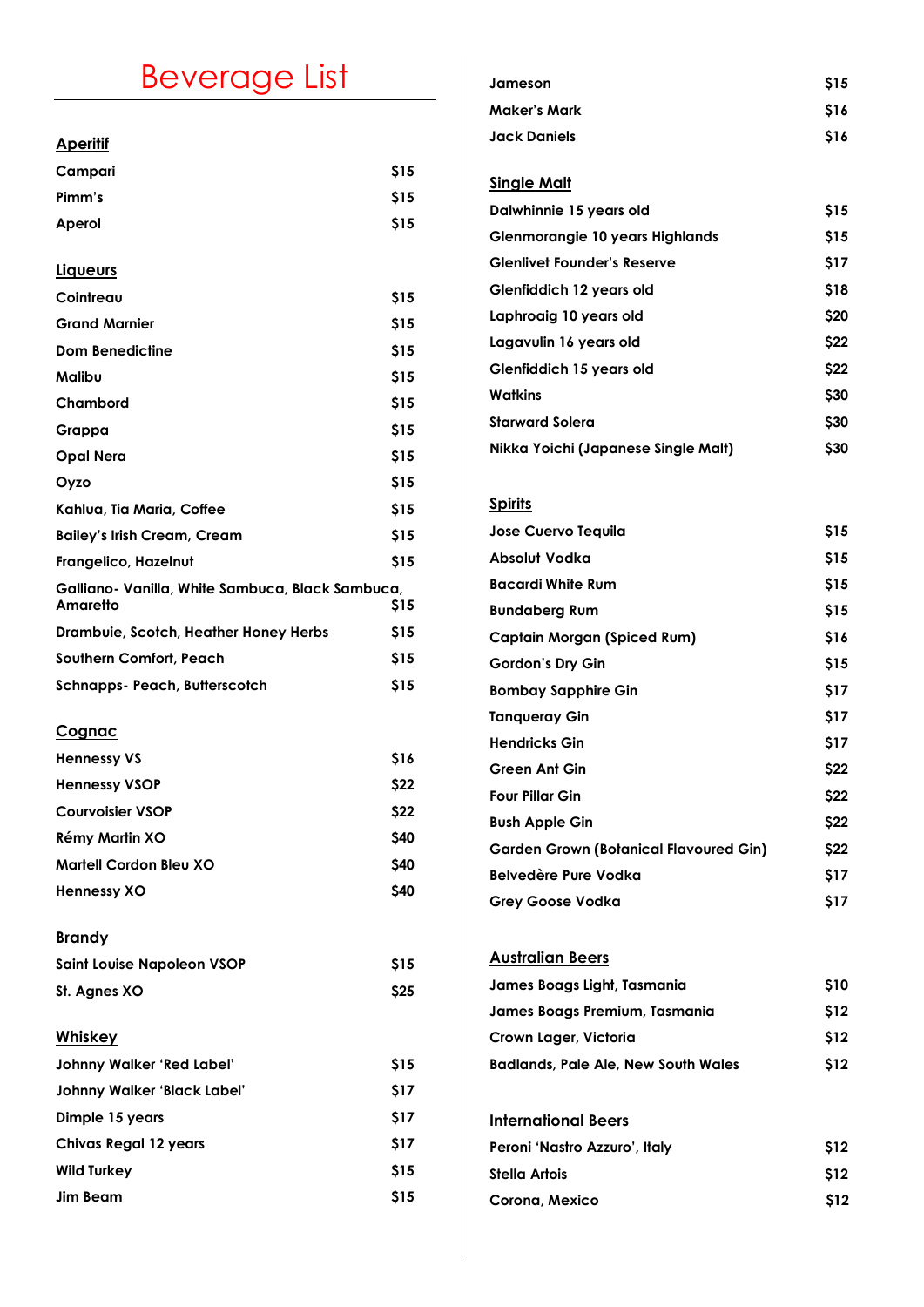## Wine & Cocktail List

#### **Sparkling Wine & Champagne by glass**

| Victoria Park, Angaston SA               | \$15/565   |
|------------------------------------------|------------|
| Josef Chromy, Tasmania                   | \$24/\$95  |
| <b>Piper-Heidsieck Cuvee Brut France</b> | \$34/\$160 |
| Moët & Chandon Brut Imperial, France     | \$38/\$180 |

#### **Whites by glass**

| Victoria Park Chardonnay, Angaston, SA      | <b>\$15/\$65</b>  |
|---------------------------------------------|-------------------|
| Victoria Park Sauvignon Blanc, Angaston, SA | $$15/$ \$65       |
| Deakin Estate Moscato, Murray Darling, Vic  | $$15/$ \$65       |
| Dryridge Riesling, Megalong Valley          | \$16/\$75         |
| Tim Adams Pinot Gris, Clare Valley, SA      | \$16/\$75         |
| Willowbridge, Sauvignon Blanc-Semillon,     |                   |
| Dardanup, WA                                | \$16/\$75         |
| <u>Rose by glass</u>                        |                   |
| <b>Hahndorf Hill, Adelaide Hills</b>        | \$21 /\$90        |
| <u>Reds by glass</u>                        |                   |
| Victoria Park Shiraz, Angaston, SA          | $$15/$ \$65       |
| Victoria Park Cabernet Sauvignon,           |                   |
| Angaston, SA                                | <b>\$15 /\$65</b> |
| Mojo Cabernet Sauvignon, McLaren Vale       | \$17/\$75         |
| <b>Mortimers Merlot, Orange, NSW</b>        | \$17/\$75         |
| Perrin & Fils Cote du Rhone Grenache-       |                   |
| Shiraz-Mourvèdre, France                    | <b>\$20 /\$80</b> |
| <b>Brangayne Pinot Noir, Orange, NSW</b>    | \$20/\$80         |
| Penley Estate Shiraz, Coonawarra, SA        | \$20 /\$80        |
| <u> Half Bottles (375ml)</u>                |                   |
| Sandpiper Chardonnay, Barossa, SA           | <b>\$45</b>       |
| Clyde Park Pinot Noir, Geelong Victoria     | \$75              |
| <u>Rose</u>                                 |                   |
| <b>Angullong Fossil Rosato, Orange, NSW</b> | \$60              |
| Mirabeau en Provence, Cotignac, France      | \$85              |
| <b>Pinot Gris/ Pinot Grigio</b>             |                   |
| Piper's Brook Pinot Gris, Tasmania          | \$75              |
| <b>Brangayne, Pinot Grigio, Orange</b>      | \$75              |

## **Sparkling Wine & Champagne**

| Josef Chromy, Tasmania                | <b>S95</b>  |
|---------------------------------------|-------------|
| <b>Bleasdale Sparkling Shiraz, SA</b> | <b>S80</b>  |
| Jansz Premium NV Cuvee, Tasmania      | \$105       |
| Piper-Heidsieck Cuvee Brut, France    | \$160       |
| Moët & Chandon Brut Imperial, France  | \$180       |
| <b>Veuve Clicquot Brut, France</b>    | <b>S235</b> |

#### **Riesling**

| Dryridge Estate, Megalong Valley | S75        |  |
|----------------------------------|------------|--|
| Brangayne, Orange, NSW           | S75        |  |
| Elderton, Eden Valley, SA        | <b>S80</b> |  |
| Bloodwood, Orange, NSW           | <b>S85</b> |  |

#### **Sauvignon Blanc**

| Victoria Park, Angaston, SA                 | <b>S65</b> |
|---------------------------------------------|------------|
| Mandala, Yarra Valley, Victoria             | <b>S65</b> |
| Brangayne, Orange, NSW                      | <b>S75</b> |
| <b>Black Star, Marlborough, New Zealand</b> | <b>S80</b> |

#### **Chardonnay**

| Victoria Park, Angaston, SA           | <b>S65</b> |
|---------------------------------------|------------|
| AD HOC, Hen & Chicken, Pemberton, WA  | <b>S80</b> |
| Heggies Vineyard, Eden Valley, SA     | <b>S90</b> |
| Louis Jadot Chablis, Burgundy, France | \$125      |
| Pierro, Margaret River, WA            | \$180      |

#### **White Varietals**

| Deakin Estate Moscato, Murray Darling, Vic        | <b>S65</b> |
|---------------------------------------------------|------------|
| Willowbridge Sauvignon Blanc - Semillon,          |            |
| Geographe, WA                                     | <b>S75</b> |
| Tyrrell's Reserve Stevens Semillon, Hunter Valley | S95        |

#### **Pinot Noir**

| Brangayne, Orange, NSW                  | <b>S80</b> |
|-----------------------------------------|------------|
| Montalto 'Pennon Hill', Mornington, Vic | <b>S95</b> |
| Louis Jadot Bourgogne, Burgundy, France | \$110      |
| Escarpment, Martinborough, New Zealand  | \$115      |

#### **Cabernet Sauvignon**

| Victoria Park, Angaston, SA            | <b>S65</b> |
|----------------------------------------|------------|
| Mojo, McLaren Vale, SA                 | S75        |
| Penley Estate"Phoenix", Coonawarra, SA | <b>S70</b> |
| Elderton, Barrosa Valley, SA           | S95.       |